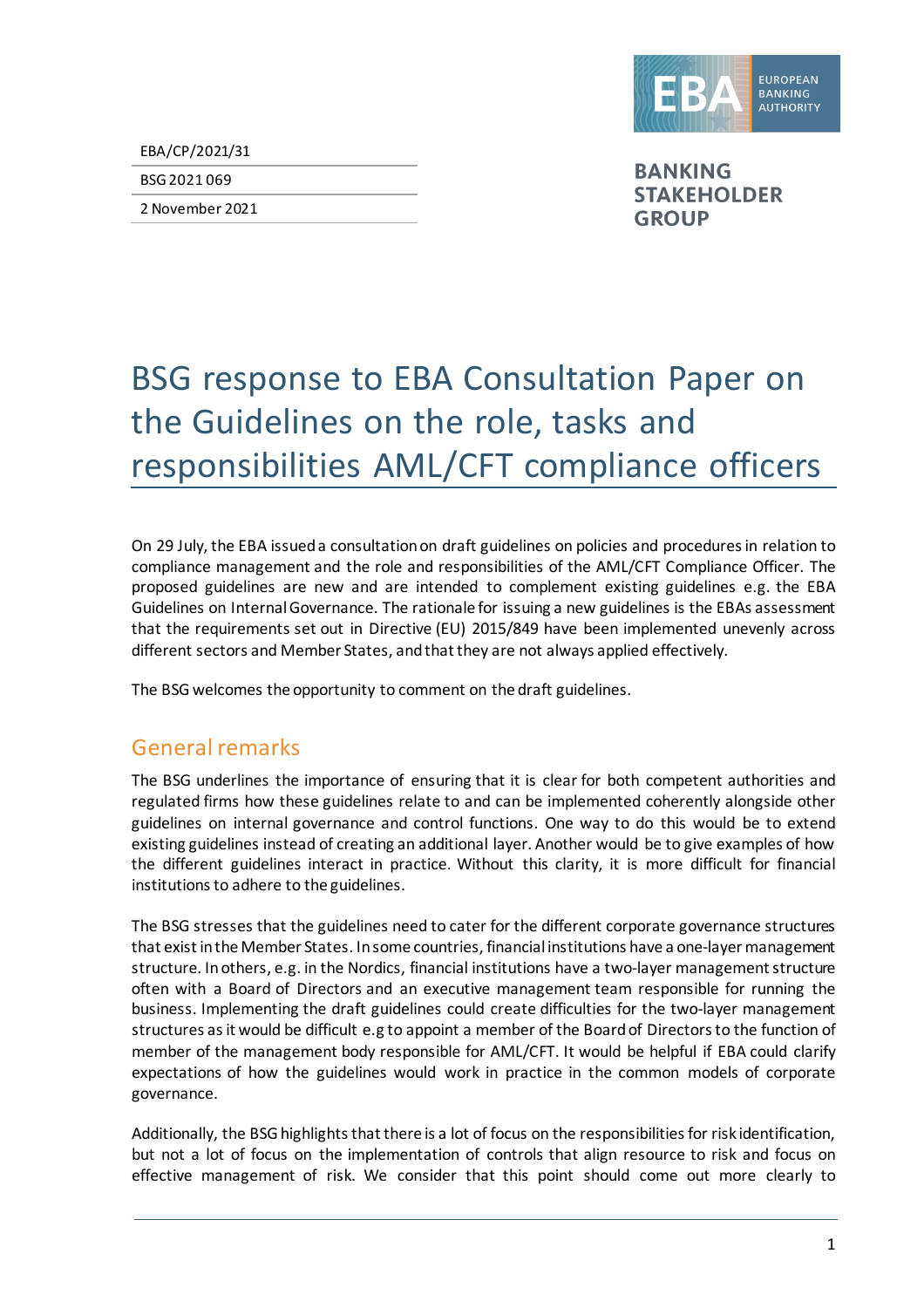complement the approach proposed in EBA's draft guidelines on a risk-based approach to AML supervision

The BSG believes that the proposed guidelines are quite detailed and prescriptive e.g. regarding the list of information that should be included in reports (GL 4.2), however there is a lack of detail on how the AML risk management framework should work. The BSG is of the view that approaching AML processes in a task-orientedway should be avoided and that it would be preferrable to adopt a more strategic and risk-led view setting up clear guidelines/orientations on the outcomes that should be achieved, in particular in relation to governance arrangements that should be in place at Group Level. Furthermore, a too prescriptive approach could set a precedence for other areas leading to a more complex and cumbersome rulebook for financial institutions that may not actually be effective in all situations in delivering good AML outcomes.

We find the use of the term "compliance" in the draft guidelines unclear. This difficulty is compounded because the term "compliance" is often used to refer specifically to the second line of defence. The set-up in different financial institutions can differ and some tasks that are proposed as tasks of the AML/CFT compliance officer are in some financial institutions performed by the first line of defence and others might be at least partly performed by internal audit as part of the third line of defence. The BSG considers that the draft guidelines do not sufficiently reflect upon the differentiation of duties between the first, second and third lines of defence and this could lead to weaknesses in the framework. An example is in the section D 'Monitoring Compliance' in paragraphs 45-48: how would this fit with an internal audit function? The draft guidelines are also not fully clear about how the relationship between the general compliance function and the AML/CFT compliance function should be. Should the general compliance function have an overarching role and also monitor AML/CFT compliance? Or are these two parallel, completely separate compliance streams?

We consider that it would be helpful to reference the need for the management bodyand the AML/CFT Compliance Officer to take into account the interaction between AML and other regulatory responsibilities, particularly fair treatment of customer responsibilities, and ensure that the overall approach is coherent.

The present guidelines will in future need to be aligned with the recently proposed AML regulation, in particular article 9 Compliance Functions.

### Comments on the section "Subject matter, scope and definitions"

#### **Scope of Application**

The scope of application should be more granular, for instance it should be clear what "*all existing management body structure*" means for the purpose of falling within the scope of the guidelines.

The BSG considers that clarity should be given, specially where a financial services operator is part of a group, as to the type of management body structures (e.g. from a sole director to a board of directors or from dual management structures to unitary management structures) that are considered to be in the scope of application, and, on the other hand, which (if any) might be considered to be excluded (e.g. management bodies of branches, considering that these do not have legal personality). It is not clear for example whether a branch that has a management body structure should duplicate the appointments at board level (of the branch) or whether the AML/CTF Compliance Officer of the branch should coordinate/report directly to the Group AML/CTF Compliance Officer, who reports directly to the member of the management body of the parent company responsible for AML/CFT.

#### **Definitions**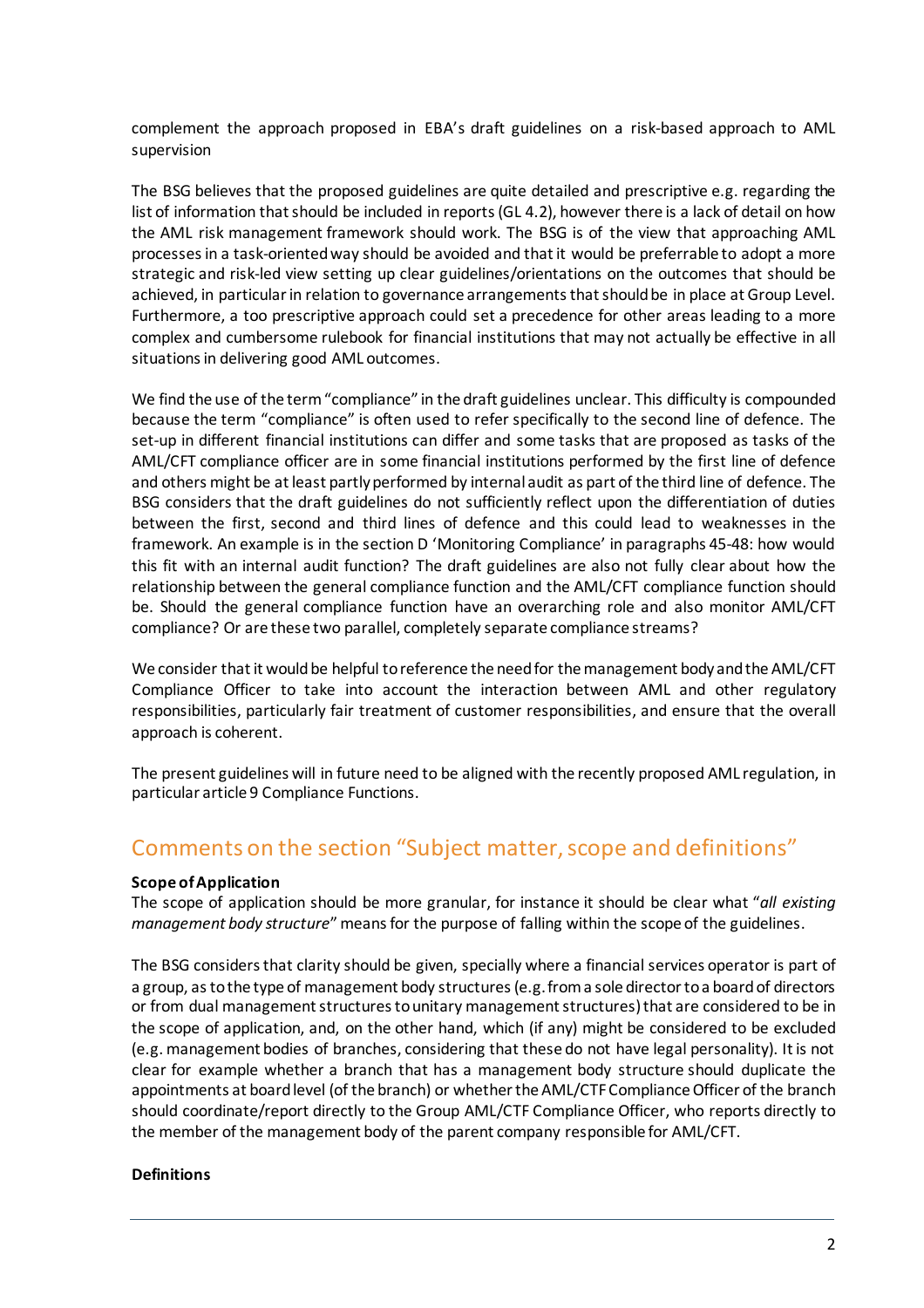To interpret the guidelines correctly, consideration should be given to including the following definitions while allowing for the difference in corporate governance structures described above:

- Member of the management body responsible for AML/CFT
- Senior Manager in charge of AML/CFT
- AML/CFT Compliance Officer
- Group AML/CFT Compliance Officer
- Member of the Group management body or senior manager responsible for AML/CFT
- Organisational and Operational Coordination structure at Group Level with sufficient decision power for the group AML/CFT management

Alternatively, it would be beneficial to provide some clear examples and best practices as to how these persons should fit in the organisation, at least in the most common corporate governance structures currently operating in the EU.

#### **Interaction with other guidelines**

Given that these Guidelines complement, but do not replace, very relevant guidelines issued by the European Supervisory Authorities on wider governance arrangements and suitability checks, specific cross-references should be provided to be clear as to how they interplay with the current guidelines on the role of AML/CFT Compliance Officer following a Single Rulebook style.

# Comments on Guideline 4.1 'Role and responsibilities of the management body in the AML/CFT framework and of the senior manager responsible for AML/CFT'

Regarding section 4.1, the BSG considers that the guidelines need to cater for two-layer management structures that exist in the corporate governance structure in e.g. the Nordics. It is essential to clarify whetherthe management body in which a member shall be appointed with responsibility for AML/CFT can be interpreted as the management leadershipteamand not the Board of Directors.

Likewise, one-tier management structures where the management body is conceived as one unique and inseparable body through which all functions are performed collectively, would require specific mention in the EBA Guidelines related to the fact that the individual allocation of responsibilities to the management body can be only implemented if they are appropriately delegated in members of the senior management.

Additionally, it would be helpful to state more explicitly that the key responsibility of the management body is to assure itself about the effectiveness of controls in place.

In relation to EBA´s finding (reported in its 2019/2020 AML/CFT review of competent authorities approaches to the AML/CFT supervision of banks) that AML/CFT supervisors in some Member States did not interact with financial institutions' senior management because there was no legal or regulatory requirement in those Member States to appoint an AML/CFT compliance officer at a level that was sufficiently senior to report to the financial institution's senior management body, no orientation is given as to how to address this important issue in the benefit of supervisory convergence. Therefore, we consider that more clarity should be given as to what person (if any), and at what level (e.g. management level, the AML/CFT Compliance Officer or the Group AML/CFT Compliance Officer), should be the person appointed/registered with the Competent Authority and for what purposes (reporting, contact point, etc.).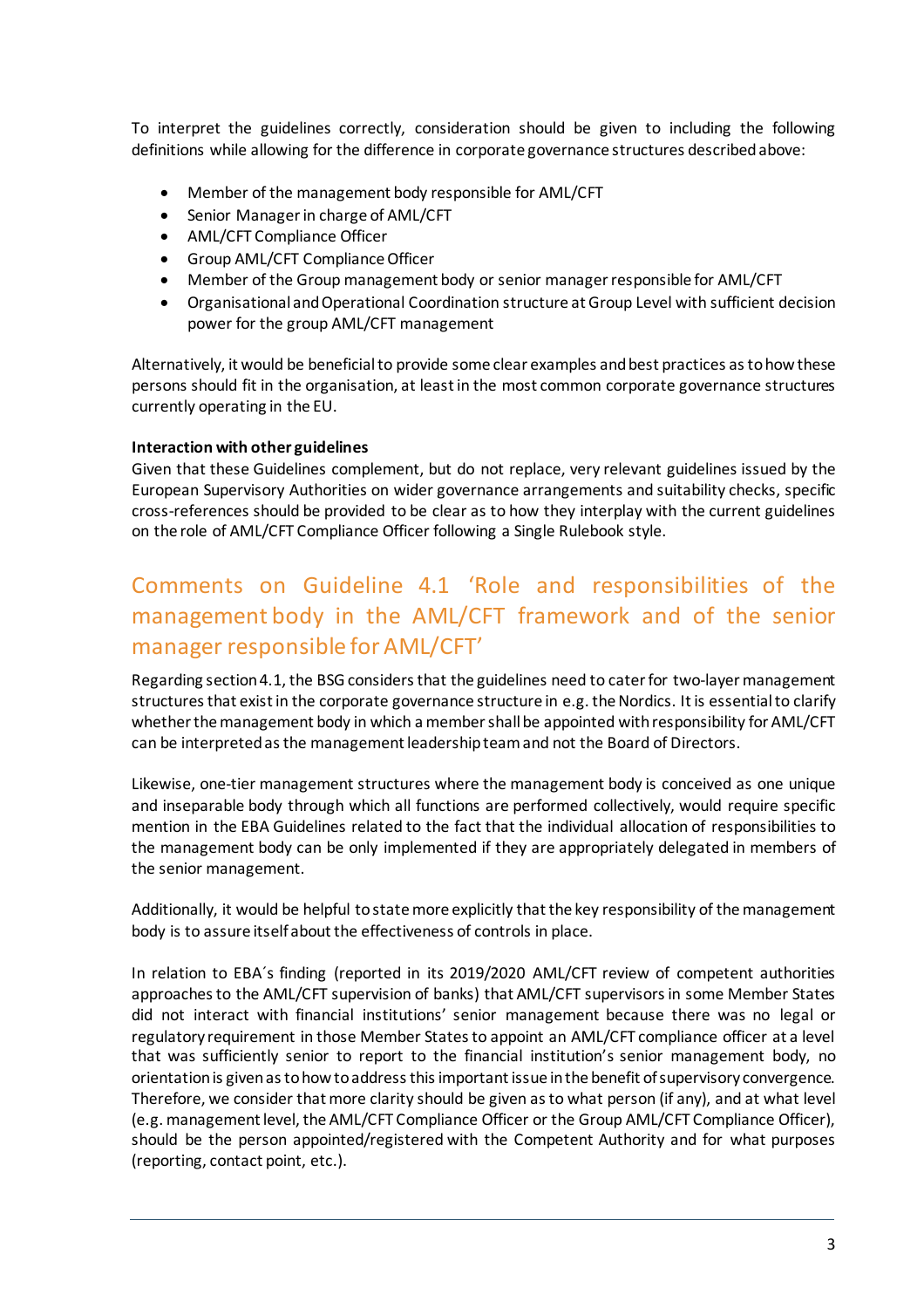One aspect that remains important and it is linked to the previous point is to clearly identify who in the organisation is ultimately responsible for the implementation of the laws, regulations and administrative provisions necessary to comply with the Directive (EU) 2015/849, in particular when the financial operator is part of a group. In our opinion, the management body should bear this responsibility, but guidelines are needed in this respect, to explain that the responsibility sits in fact with them and not with the AML/CFT Compliance Officer (e.g. paragraph 29 of the guidelines might create confusion regarding this point).

### Comments on Guideline 4.2 'Role and responsibilities of the AML/CFT compliance officer'

On section 4.2.4 Role and responsibilities of AML/CFT compliance officer, the BSG notes that the tasks as drafted in section 4.2.4 e.g. develop ML/TF risk assessments, prepare policies and assessing training needs could be performed by the first line of defence. In BSG's view, it should be possible for a financial institution to set up their internal working methods, fully respecting the important task of the second line of defence (what BSG would refer to as the "compliance" function). Thus, the guidelines would need to allow for more flexibility in this respect.

Regarding the reporting to the management body, the BSG agrees to the importance of such reporting and find the list of information to be included in the activity report highly useful. However, the current drafting of the guideline is very detailed and prescriptive. This approach risks create a tick-the-box approach to compliance. It should be possible for financial institutions and the respective management bodies to arrange their internal reporting more freely commensurate to their risk as long as the institution fulfils the requirements to fully understand and manage the ML/TF risks they are subject to. Moreover, as mentioned in the section above, some of the reporting may be performed by the first line of defence as described depending on the organisational set-up of the financial institution.

On 4.2.4 c) concerning customers including high-risk customers, the BSGtakes the view that CDD policies and procedures could be prepared by the first line of defence although review and sign-off by the AML compliance function would be important. Moreover, while it is important to have clear decision-making policies and procedures for on-boarding high-risk customers in line with the risk appetite of the financial institutions at sufficiently high level in senior management, a requirement to have the AML/CFT compliance officer exercise an advisory role before a final decision is taken by senior management on onboarding each new high risk customer could create an unnecessary complex decision-making process, particularly in large financial institutions. Consideration should be given to ways of ensuring that this requirement can be implemented effectively in institutions of different sizes and complexity.

As mentioned before, there is a lot of focus on the responsibilities for risk identification, but not a lot of focus on the implementation of controls that align resource to risk and focus on effective management of risk. As an example, the BSG suggests adding into the description of compliance officer responsibilities in paras 43-44 a responsibility to ensure that simplified customer due diligence is used for lower-risk customer groups, as well as enhanced due diligence where appropriate. This would ensure a proportionate approach and avoid harming access to financial services and financial inclusion through 'over-compliance'.

The AML/CFT Compliance Officer should be provided with a "name" or specific "designation" (e.g. as the MLRO in the UK) in order to clearly differentiate this person from the member of the management body or the senior manager responsible for AML/CFT or from the Compliance Officer when the AML/CFT Compliance Officer is a different person. Otherwise, it might not be clear who is who and responsibilities might be blurred.